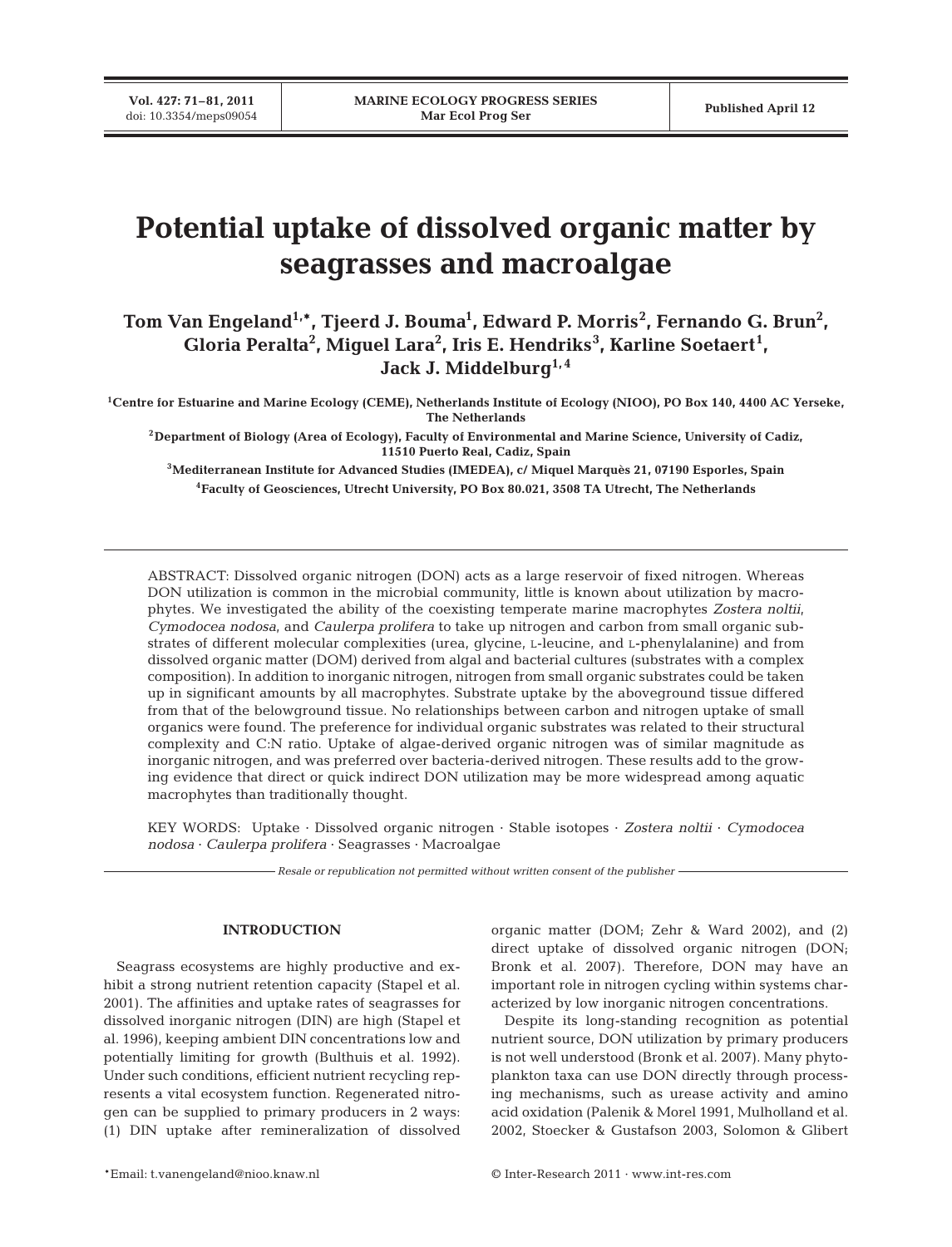2008). But it is not yet known to what extent macrophytes share these capabilities. Although small organic compounds were until recently not considered a significant direct nutrient source for seagrasses (Romero et al. 2006), uptake of organic matter-derived nitrogen has been demonstrated for a number of macro algae and seagrass species (Bird et al. 1998, Tyler et al. 2003). Uptake of detritus-derived compounds by seagrasses was demonstrated by Evrard et al. (2005) and Barrón et al. (2006). However, these studies did not differentiate between direct DON uptake and uptake after remineralization by the bacterial community. On the other hand, macrophyte DON uptake in axenic cultures has been observed (Bird et al. 1998, Tarutani et al. 2004), suggesting that direct utilization of DON may be more common than is generally realized.

Studying the uptake of natural DON (a complex mixture of organic nitrogen compounds) is inherently complicated. Not all compounds are treated the same way by primary producers. Tyler et al. (2005) demonstrated clear differences in the processing of 2 amino acids (alanine versus glycine) by a macroalga. Harrison et al. (2007) found relationships between amino acid complexity and uptake preference by terrestrial plants. Not all primary producers are equally capable of taking up organic nitrogen. Uptake capabilities for different compounds may even vary seasonally in certain microphytobenthic taxa (Nilsson & Sundbäck 1996). This differentiation by primary producers be tween different types of organic molecules presents a complicating factor in studies on DON variability and uptake. This can be extrapolated to entire DON pools, where differences in DON composition and origin (e.g. algal versus bacterial, benthic versus pelagic, or spring floods versus baseflow conditions in rivers) may be manifest as differences in bioavailability and processing mechanisms (Ziegler & Benner 1999, Stepanauskas et al. 2000, McCarthy et al. 2004). Moreover, uptake of nitrogen by macrophytes is often different between above- and belowground parts (Thursby & Harlin 1984, Vonk et al. 2008). Therefore, understanding the variety of DON processing mechanisms present in primary producers may help to explain the large seasonal variability in DON concentrations and differences in reactivity observed between studies and ecosystems (Bronk 2002, Van Engeland et al. 2010).

Given the potential importance of DON as source of nitrogen in macrophyte-dominated systems, it is imperative that we gain more insight in the role of this highly complex and little understood ecosystem component. Hence, we conducted an uptake experiment in the laboratory with 3 co-occurring temperate macrophyte species from Cadiz Bay (Spain): the seagrasses *Zostera noltii* and *Cymodocea nodosa*, and *Caulerpa*

*prolifera,* a rhizoid forming macroalga. The main objectives of this study are (1) to assess whether uptake of organic matter derived nitrogen and/or carbon by macrophytes occurs, (2) to compare uptake of different inorganic  $(NH_4^+$  and  $NO_3^-$ ) and organic (urea, glycine, leucine, phenylalanine, algae-derived DOM, and bacteria-derived DOM) nitrogen sources of contrasting complexity and C:N ratio, and (3) to compare nitrogen uptake by aboveground and belowground plant tissues. Isotope dual-labeled substrates  $(^{13}C$  and  $^{15}$ N) allowed for the separation of uptake via other fluxes out of the substrate pool, and to track carbon uptake and nitrogen uptake separately.

### **MATERIALS AND METHODS**

**Experimental set-up.** Specimens of *Zostera noltii* Hornem, *Cymodocea nodosa* Ucria (Ascherson) and *Caulerpa prolifera* (Forsskål) J. V. Lamouroux were collected in the field near Santibañez (36° 28' 12.79'' N, 6° 15' 7.07'' W; Cadiz, Spain) and immediately brought to the laboratory. Epiphytes were removed from the aboveground plant parts by gently scraping with a razor blade. Filtered water (GF/F filter, Whatman) from the same location was used as incubation medium, containing the following concentrations of sources of inorganic and organic nitrogen:  $NH_4^+ = 0.3 \pm 0.06$  µmol  $l^{-1}$ ; NO<sub>3</sub><sup>-</sup> = 0.7 ± 0.38 µmol  $l^{-1}$ ; urea = 2.2 ± 0.24 µmol  $l^{-1}$ ; DON =  $16.4 \pm 0.77$  µmol  $l^{-1}$ ; glycine =  $23.7 \pm 3.6$  nmol  $l^{-1}$ ; leucine = 0.6 ± 0.4 nmol  $l^{-1}$ ; phenylalanine = 4.8 ± 0.7 nmol  $l^{-1}$  (all values: mean  $\pm$  SE). Note that GF/F filters retain a part of the bacterial community but not all bacteria. The incubations were performed in a climatecontrolled room. Macrophytes were left intact with their aboveground and belowground parts in separate plastic cups (123 ml). Cups were filled almost to the top so as to minimize local desiccation of the plants where they protruded out of the water, while care was taken to prevent mixing of water between cups via capillary effects or spilling. Inorganic and organic compounds (Cambridge Isotope Laboratories) of various molecular complexities, further referred to as substrates (substances that are acted upon by an enzyme), were added to the 'aboveground cup' in the aboveground treatments and to the 'belowground cup' in the belowground treatments (Fig. 1), so as to reach final concentrations indicated in Table 1. Plants were incubated for ~3 h in a full factorial design with 3 species, 8 substrates, 2 incubations (aboveground vs. belowground), and 3 replicates. Extra plants were collected to measure the natural abundance (isotope fractions) of  $^{13}C$ and 15N in the relevant plant parts. The water in the cups was constantly stirred to prevent local depletion of substrate. To avoid experimental artifacts, substrate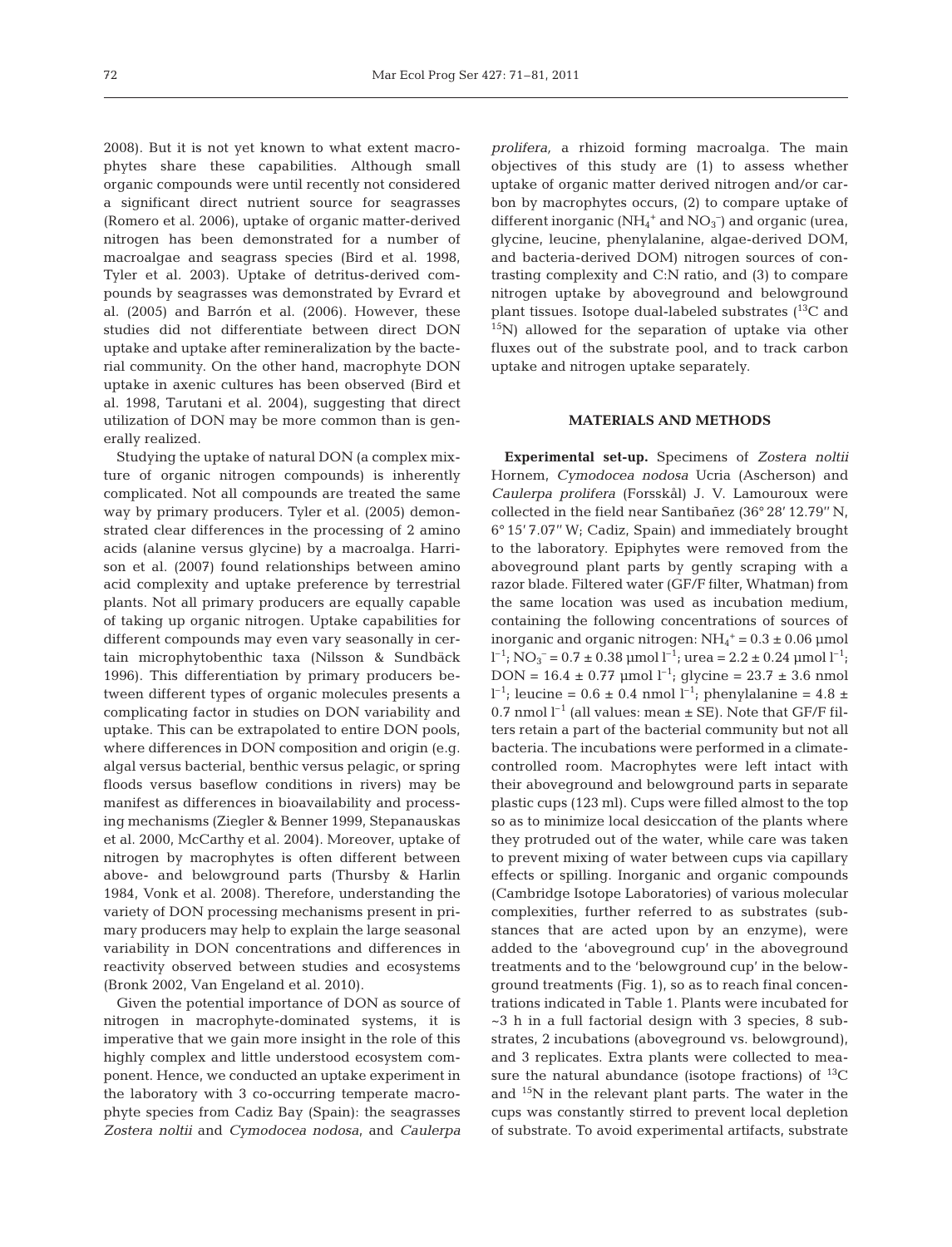

Fig. 1. Experimental setup. Substrate was added to the relevant cups in the aboveground and belowground treatments. This was performed in triplicate for the 3 macrophytes and 8 substrates

concentrations were kept close to those found in the water column of the bay (see above and Table 1). Although this means that the substrate could be depleted, this was not an issue since our primary objective was to determine if macrophytes could utilize DON of different complexities/composition rather than accurately quantifying uptake kinetics. After incubation, the plants were rinsed with clean filtered seawater, dabbed with tissues, dissected, frozen at –20°C, freeze dried, weighed and ground to a fine powder. *C. nodosa* leaves, sheaths, rhizome, and roots were processed separately. Because of the low plant biomass, *Z. noltii* was dissected into aboveground and belowground (i.e. rhizome + root) parts. *C. prolifera* individuals were dissected into 3 sections; assimilators, stolons, and rhizoids (analogs of leaves, stems and roots, respectively).

**Inorganic and organic substrates.** This study was based on stable isotope labeled substrates, which has the advantage over a mass balance approach that uptake can be distinguished from other effluxes out of the different source pools. The magnitude of  $\mathrm{NH}_4{}^+$  and  $NO<sub>3</sub><sup>-</sup>$  served as reference for comparison with organic nitrogen uptake. Urea and the amino acids glycine, Lleucine and L-phenylalanine (all  $^{13}$ C and  $^{15}$ N double labeled) were used to examine the substrate preference of small individual organic nitrogen sources with contrasting complexity, C:N ratio and molar mass (Table 1). Glycine is a fairly simple achiral amino acid with hydrogen as R-group. Leucine is more complex and chiral with an iso-butyl group on the  $\alpha$ -carbon, and often used as a tool to measure bacterial activity (Kirchman et al. 1985). Phenylalanine has a benzenelike ring (phenyl) as R-group, which is considered chemically stable (resistant to breakdown). We cautiously assumed that, at least to some extent, this chemical stability affects the overall biological reactivity. The abundance of these amino acids in organisms and bacteria may also hint at their overall bioavailability (Table 1), assuming a certain correspondence between abundance in particulate organic matter (POM) and exchange (uptake/release) with the DOM pool. Finally, 2 complex DOM pools were used to mimic naturally occurring complex DOM typical of marine environments (also double labeled; see follow-

Table 1. The substrates used for this experiment. Algae- and bacteria-DOM were synthetic dissolved organic matter (DOM) substrates used to mimic complex DOM typical of marine environments. The columns show labeling, isotopes, abbreviations used in tables and figures, their final concentrations in the incubations, the C:N ratio, the approximate molar mass of the small organic molecules, and the chemical structure of the small organic compounds. For the amino acids their range in relative abundance of total hydrolysable amino acids in organisms is also given, based on data from Cowie & Hedges (1992)

| Substrates                                                                                                           | <b>Isotopes</b>                      | Abbrev.             | Final N<br>conc.<br>(umol-N $l^{-1}$ ) | Final $C$<br>conc.<br>(umol-C $l^{-1}$ ) | C: N<br>ratio        | Molar<br>mass<br>$(q \text{ mol}^{-1})$ | Abundance<br>in tissue<br>(% N) |
|----------------------------------------------------------------------------------------------------------------------|--------------------------------------|---------------------|----------------------------------------|------------------------------------------|----------------------|-----------------------------------------|---------------------------------|
| NaHCO <sub>3</sub> <sup>a</sup>                                                                                      | $(^{13}C, 99\%)$                     |                     |                                        |                                          |                      |                                         |                                 |
| NH <sub>4</sub> Cl                                                                                                   | $(^{15}N, 99\%)$                     | $NH_4$ <sup>+</sup> |                                        |                                          |                      |                                         |                                 |
| NaNO <sub>3</sub>                                                                                                    | $(^{15}N, 98\%)$                     | $NO_{3}^{-}$        |                                        |                                          |                      |                                         |                                 |
| Urea                                                                                                                 | $(^{13}C, 99\%; ^{15}N_2, 98\%)$     | Urea                | $\overline{2}$                         |                                          | 0.5                  | 63                                      |                                 |
| Glycine                                                                                                              | $(U^{-13}C_2, 98\%; ^{15}N, 98\%)$   | Gly                 | 0.1                                    |                                          | $\overline{2}$       | 78                                      | $7.9 - 14.5$                    |
| L-leucine                                                                                                            | $(U^{-13}C_{6}, 98\%; ^{15}N, 98\%)$ | Leu                 | 0.1                                    |                                          | 6                    | 138                                     | $6 - 9.3$                       |
| L-phenylalanine                                                                                                      | $(U^{-13}C_{9}, 98\%; ^{15}N, 98\%)$ | Phe                 | 0.1                                    |                                          | 9                    | 175                                     | $2.4 - 4.5$                     |
| $D$ -glucose <sup>a</sup>                                                                                            | $(U^{-13}C_{6}, 99\%)$               |                     | $\overline{\phantom{0}}$               |                                          |                      |                                         |                                 |
| Algae-DOM                                                                                                            | $(^{13}C, 8\%; ^{15}N, 66\%)$        | AD                  | 0.5                                    | 4.3                                      |                      |                                         |                                 |
| Bacteria-DOM                                                                                                         | $(^{13}C, 46\%; ^{15}N, 46\%)$       | <b>BD</b>           | 6.7                                    | 24                                       |                      |                                         |                                 |
| NH <sub>2</sub><br>$Glycine = H2N$<br>Structure: Urea = $o$ =<br><sup>a</sup> Substrate used only in DOM preparation |                                      |                     | $H_2N$<br>$L$ -leucine =<br>OН         |                                          | $L$ -phenylalanine = |                                         |                                 |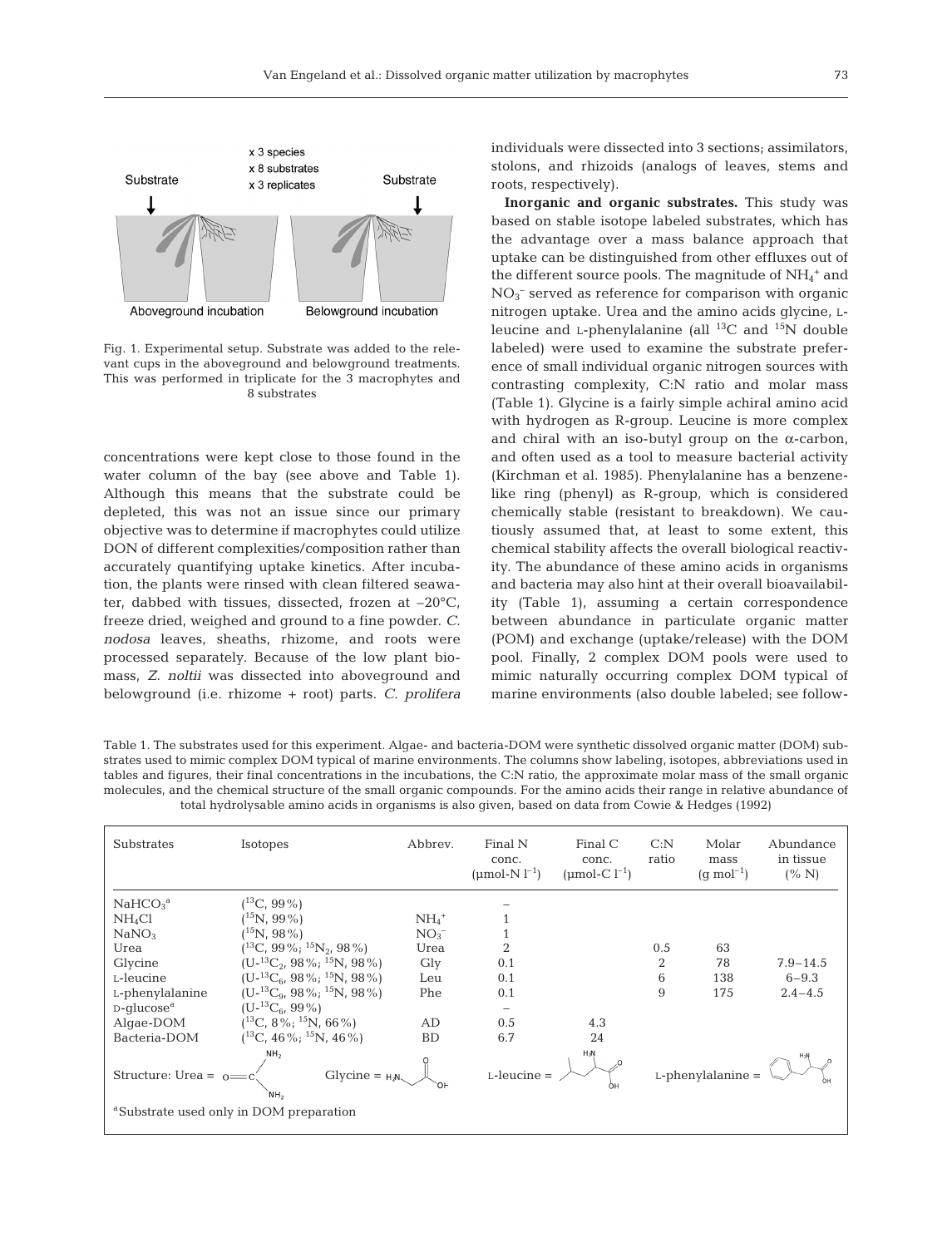ing section). Both the nitrogen and carbon were present as heavy isotopes in the organic substrates (Table 1), enabling us to examine the potential coupling of carbon and nitrogen uptake.

Preparation of algae- and bacteria-derived DOM. Besides the individual organic compounds mentioned above, 2 DOM substrates with a complex composition were created; 1 from a culture of soil bacteria grown on <sup>13</sup>C-glucose and <sup>15</sup>NH<sub>4</sub>Cl, and 1 from an axenic culture of *Skeletonema costatum* grown on  $NAH^{13}CO<sub>3</sub>$  and  $Na^{15}NO<sub>3</sub>$ . After incubation, the cells were freeze dried, added to 10 ml of Milli-Q water and shaken for 48 h at room temperature after addition of Devarda's alloy and MgO to remove inorganic nitrogen. Particles were removed by centrifugation. The supernatants were diluted to 20 ml and kept frozen at –20°C until further use (i.e. addition to the incubation chambers).

The DON concentrations in the concentrated algae-derived and bacteria-derived substrates were 14.6 mmol-N  $l^{-1}$  and 19.3 mmol-N  $l^{-1}$  respectively. The dissolved organic carbon (DOC) concentrations were 124 mmol-C  $l^{-1}$  and 690 mmol-C  $l^{-1}$ . Final concentrations of added DON and DOC in the treatments are listed in Table 1. Dissolved combined amino acids (DCAA) comprised  $84 \pm 24$ % (algae-derived) and  $47 \pm 11$ % (bacteriaderived) of the DON, and  $34 \pm 11$ % (algae-derived) and 46 ± 12% (bacteria-derived) of the DOC. The dissolved free amino acid (DFAA) fraction was dominated by L-arginine and L-glutamine, and L-arginine and L-glutamate for the algae- and bacteria-derived DON, respectively (data not shown). L-alanine and L-leucine were dominant in the DCAA fraction of both bacteria- and algae-derived DON (data not shown), confirming the difference in chemical composition between the algae- and bacteria-derived DOM substrates.

**Stable isotope and nutrient measurements.** DIN concentrations  $(NH_4^+ + NO_2^- + NO_3^-)$  and urea were determined colorimetrically in filtered incubation medium (GF/F filter, Whatman). DON was calculated as the difference between total dissolved nitrogen (TDN), determined as  $NO<sub>3</sub><sup>-</sup>$  after an alkaline persulphate destruction (Hansen & Koroleff 1999), and DIN. DOC concentrations were measured with a Skalar SK12 organic carbon analyzer after filtering the water over a GF/6 filter (Whatman). DFAA were determined prior to hydrolysis using a Waters HPLC system with a 996 photodiode array detector, total hydrolysable amino acids (THAA) post hydrolysis, and DCAA was calculated as THAA – DFAA.

Carbon and nitrogen content, and relative abundances of  $^{13}$ C and  $^{15}$ N in the tissue, as well as concentrated DOM substrate, were measured using a Thermo EA 1112 elemental analyzer coupled to a Thermo Delta V Advantage isotope ratio mass spectrometer with a ConFlo II interface (EA-IRMS).

**Data treatment.** Due to the wide range of labeling intensities our calculations were based on isotope fractions  $(F)$  instead of δ-values (Fry 2006). Isotope excesses *(E*<sub>sample</sub>) were calculated as the difference between the isotope fraction in the sample  $(F_{\text{sample}})$  and the natural abundance (i.e. initial isotope fractions;  $F_{\text{nat}}$ ):

$$
E_{\text{sample}} = F_{\text{sample}} - F_{\text{nat}}
$$

Specific uptake rates of heavy isotope,  $V_{\text{sample}}$  (µmol [<sup>13</sup>C or  $^{15}$ N] mg DW<sup>-1</sup> h<sup>-1</sup>), were calculated as the quotient:

$$
V_{\text{sample}} = \text{POM} \times E_{\text{sample}} / (\text{time} \times \text{dry weight})
$$

where POM is the biomass of the plant tissue ( $\mu$ mol <sup>13</sup>C or 15N). These specific uptake rates allowed comparisons between different species and individuals with varying biomass. Corrections for varying substrate concentrations were accomplished by dividing *V*sample by the substrate concentration, in terms of nitrogen or carbon added, and multiplying by 100 to convert to % (mg DW)<sup>-1</sup> h<sup>-1</sup> (Fig. 2):

$$
\% V_{\text{sample}} = 100 \times V_{\text{sample}} / C_{\text{added}}
$$
 (or N<sub>added</sub>)

This specific uptake rate normalized to the amount of substrate initially available gives a rough indication of the plant's preference for a particular nutrient source, and can be interpreted as an uptake rate per amount of substrate available. Note that % V<sub>sample</sub> in treatments with equal amounts of added substrate can be compared as if they were specific uptake rates. The total amount of heavy isotope taken up  $(^{15}N$  incorporation;  $I_{\text{sample}}$ ) during the incubation ( $\sim$  3 h) was calculated as:

$$
I_{\text{sample}} = E_{\text{sample}} \times \text{POM}
$$

expressed in µmol. Differences between total incorporation and the initial concentration of substrate per treatment were examined statistically so as to assess potential depletion, and therefore underestimation of specific uptake rates. Treatments with significant substrate depletion cannot be used for comparisons of uptake rates.

**Statistical analyses.** The occurrence of  $^{15}N$  (or  $^{13}C$ ) uptake (research question 1) and translocation was tested with *t*-tests by comparing initial isotope fractions (natural abundance) to the isotope fractions after incubation. Corrections for differences in variance per treatment were successfully performed by means of a variance function  $({\sim}SD_w^{-2})$ , where  $SD_w$  is the withingroup standard deviation). After this correction, no overall deviations from normality were detected in the residuals (Kolmogorov-Smirnov tests). Since we found indications of translocation, 15N incorporation from all plant parts were added together to account for the total amount of label taken up.

Differences between total  $^{15}N$  incorporation  $(I_{sample})$ and the initial concentration of substrate per treatment were examined by means of 1-sample tests.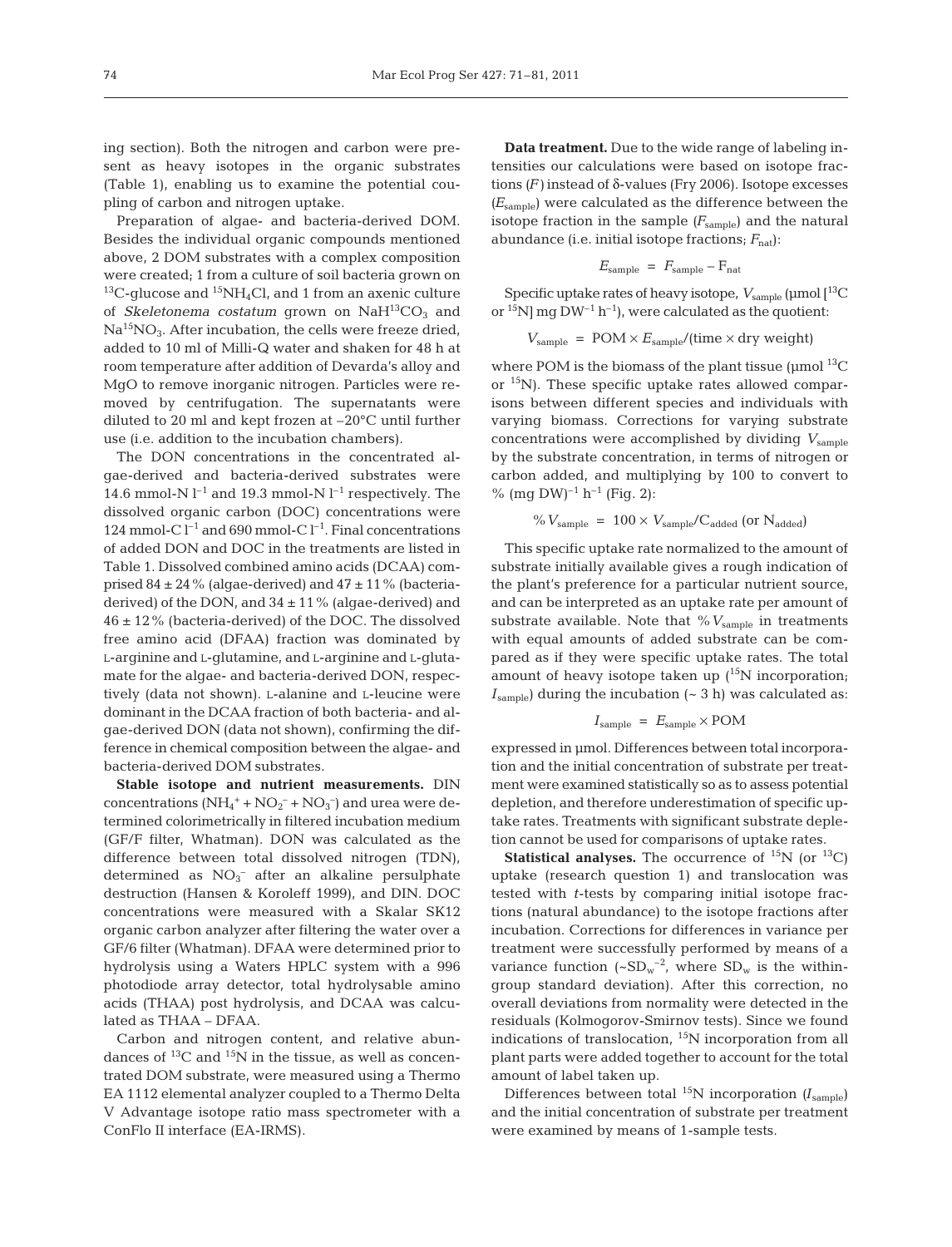because it includes corrections for both biomass and initial substrate concentrations. Corrections for heteroscedasticity were performed by logarithmic transformation of the response variable (%  $V_{\text{sample}}$ ). All tests were done at the 5% significance level. Differences between group means within the ANOVA setting



Fig. 2. Normalized uptake (% V<sub>sample</sub>) of <sup>15</sup>N from different substrates (see Table 1 for abbreviations) by the aboveground (left) and belowground tissue (right) of (a, d) *Zostera noltii*, (b, e) *Cymodocea nodosa*, and (c, f) *Caulerpa prolifera*, expressed as a percentage of the added substrate per milligram of tissue dry weight and per hour of incubation time (boxplots show median, interquartile range = box, extremes = whiskers). Translocation was taken into account. Significant excesses (95% confidence level) in heavy isotope fractions per treatment relative to the natural heavy isotope fractions in the macrophyte tissue are indicated with an asterisk (along the top of the graph). Note the differences in scales between the different graphs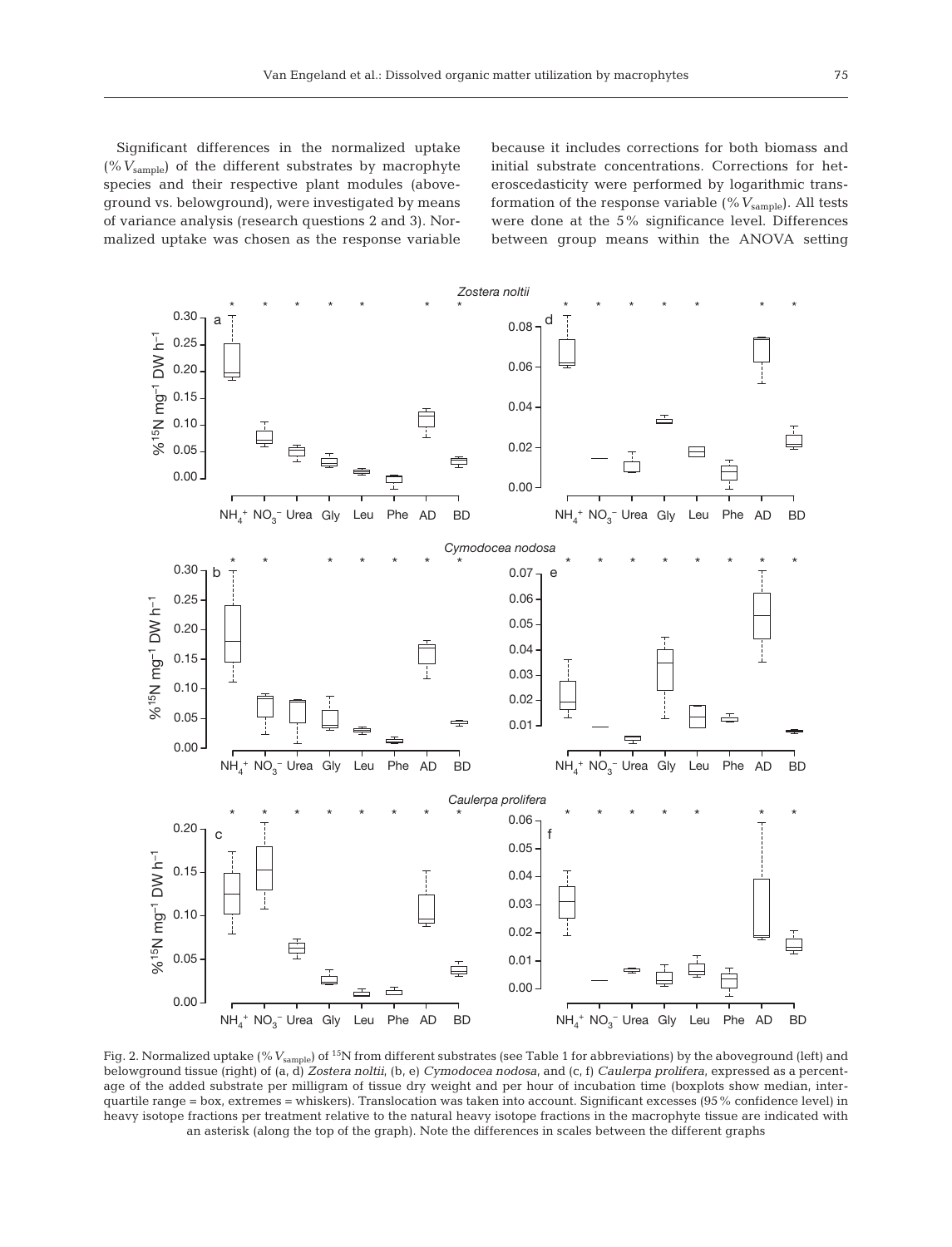(species  $\times$  plant module  $\times$  substrate combinations) were tested by Tukey's HSD (honest significant difference) test.

Examination of significant relationships between  $\%$   $V_{\rm sample}$  and C:N ratios of the substrates (here used as a proxy for chemical complexity and molecule size) was carried out by means of model 1 linear regression on the average values per species and treatment.

#### **RESULTS**

#### **Nitrogen enrichment and incorporation**

 $15$ N excesses ( $E_{\text{sample}}$ ) in the aboveground plant modules of the aboveground treatments were significantly different than zero for all 3 macrophyte species; except

Table 2. Results from the *t*-tests per macrophyte species and per incubation (aboveground or belowground) for the difference in 15N atomic fractions (with consideration of translocation) after incubation relative to the natural abundance in the plant parts that directly received labeled substrate. Significant 15N enrichments, reflecting 15N uptake, are also indicated with asterisks above the boxplots in Fig. 2 (see Table 1 for abbreviations)

| Treatment           |                    | Aboveground |                | Belowground |  |  |  |  |  |
|---------------------|--------------------|-------------|----------------|-------------|--|--|--|--|--|
|                     | t                  | p           | t              | p           |  |  |  |  |  |
| Zostera noltii      |                    |             |                |             |  |  |  |  |  |
| $NH_4$ <sup>+</sup> | 9.2                | < 0.001     | 7.2            | < 0.001     |  |  |  |  |  |
| $NO_{3}^{-}$        | 9.8                | < 0.001     | 15.4           | < 0.001     |  |  |  |  |  |
| <b>UR</b>           | 2.9                | 0.009       | 5.1            | < 0.001     |  |  |  |  |  |
| Gly                 | 2.7                | 0.015       | 7.1            | < 0.001     |  |  |  |  |  |
| Leu                 | 3.3                | 0.004       | 5.9            | < 0.001     |  |  |  |  |  |
| Phe                 | 0.0                | 0.975       | 1.5            | 0.143       |  |  |  |  |  |
| AD                  | 4.3                | < 0.001     | 6.9            | < 0.001     |  |  |  |  |  |
| <b>BD</b>           | 2.8                | 0.012       | 6.5            | < 0.001     |  |  |  |  |  |
|                     |                    |             |                |             |  |  |  |  |  |
| Cymodocea nodosa    |                    |             |                |             |  |  |  |  |  |
| $NH4+$              | 13                 | < 0.001     | 14.3           | < 0.001     |  |  |  |  |  |
| $NO3-$              | 2.2                | 0.042       | 553            | < 0.001     |  |  |  |  |  |
| UR                  | 1.9                | 0.076       | 6.6            | < 0.001     |  |  |  |  |  |
| Gly                 | 3                  | 0.007       | 3.4            | 0.004       |  |  |  |  |  |
| Leu                 | 3.4                | 0.003       | 12.1           | < 0.001     |  |  |  |  |  |
| Phe                 | $\overline{4}$     | 0.001       | 11             | < 0.001     |  |  |  |  |  |
| AD                  | 4.9                | < 0.001     | 8.9            | < 0.001     |  |  |  |  |  |
| <b>BD</b>           | 5.5                | < 0.001     | 52.8           | < 0.001     |  |  |  |  |  |
|                     |                    |             |                |             |  |  |  |  |  |
|                     | Caulerpa prolifera |             |                |             |  |  |  |  |  |
| $NH4$ <sup>+</sup>  | 10.7               | < 0.001     | 4.7            | < 0.001     |  |  |  |  |  |
| $NO_{3}^{-}$        | 4.1                | 0.001       | 4.3            | < 0.001     |  |  |  |  |  |
| <b>UR</b>           | 5.4                | < 0.001     | 8.3            | < 0.001     |  |  |  |  |  |
| Gly                 | 4.4                | < 0.001     | 2.7            | 0.015       |  |  |  |  |  |
| Leu                 | 4.3                | < 0.001     | 5.3            | < 0.001     |  |  |  |  |  |
| Phe                 | 4.9                | < 0.001     | $\overline{2}$ | 0.058       |  |  |  |  |  |
| AD                  | 22                 | < 0.001     | 3.8            | 0.001       |  |  |  |  |  |
| <b>BD</b>           | 35                 | < 0.001     | 3.5            | 0.002       |  |  |  |  |  |

for the phenylalanine addition to *Zostera noltii* and the urea addition to *Cymodocea nodosa* (Fig. 2a–c, Table 2 left columns). For the belowground treatments, significant 15N excesses were found in the belowground tissues of all species; except for the phenylalanine addition to *Z. noltii* and to *Caulerpa prolifera* (Fig. 2d–f, Table 2 right column). Hence, significant uptake of  $^{15}N$ by both above- and belowground parts of all species was found in the majority of substrate treatments.

The occurrence of translocation between modules during the incubation period was tested by examining for significant  $15N$  excesses in the plant parts that were not directly in contact with the labeled medium (i.e. belowground tissues in the aboveground treatment and vice versa). For *Caulerpa prolifera*, downward translocation was only encountered in the  $NH_4^+$  and algae-derived DON additions *(t*-tests, p < 0.05). Inorganic nitrogen, algae-derived, and bacteria-derived DON were also transported downward in the seagrasses *(t*-tests, p < 0.05). Upward translocation was found in all *Cymodocea nodosa* substrate treatments *(t*-tests, p < 0.05), except phenylalanine. For *Zostera noltii* upward translocation was significant in all treatments  $(t$ -tests,  $p < 0.05$ , except for the individual organic compounds (urea, glycine, leucine, and phenylalanine). Because significant translocation was found in many of the treatments,  ${}^{15}N$  and  ${}^{13}C$  uptake in the remainder of the results section is considered for the entire plant.

Potential substrate depletion during the 3 h incubation period was assessed by comparing total  $^{15}N$  incorporation  $(I)$  to the initial amount of  $15N$  added to each treatment. In the aboveground incubations of *Caul*  erpa prolifera, the amount of <sup>15</sup>N incorporated within tissues was not significantly different from the amount of  $^{15}N$  added as  $NH_4^+$ ,  $NO_3^-$  and algae-derived DON  $(1$ -sample *t*-tests,  $p > 0.05$ ). Thus, substrate depletion may have occurred in these treatments, and comparison of uptake rates should be made with caution. The same was true for the algae-derived DON addition to *Cymodocea nodosa* aboveground parts (1-sample *t*-test,  $p > 0.05$ . Total <sup>15</sup>N incorporation in the rest of the treatments (both above- and belowground) remained well below the initial amounts of substrates added (1-sample *t*-tests, always p < 0.05).

## **Nitrogen uptake preferences**

A 3-way analysis of variance (macrophyte species  $\times$ plant module × substrate) illustrated significant effects of factors and first-order interactions (Table 3), indicating 15N substrate preferences were dependent upon both macrophyte species and the respective plant module examined.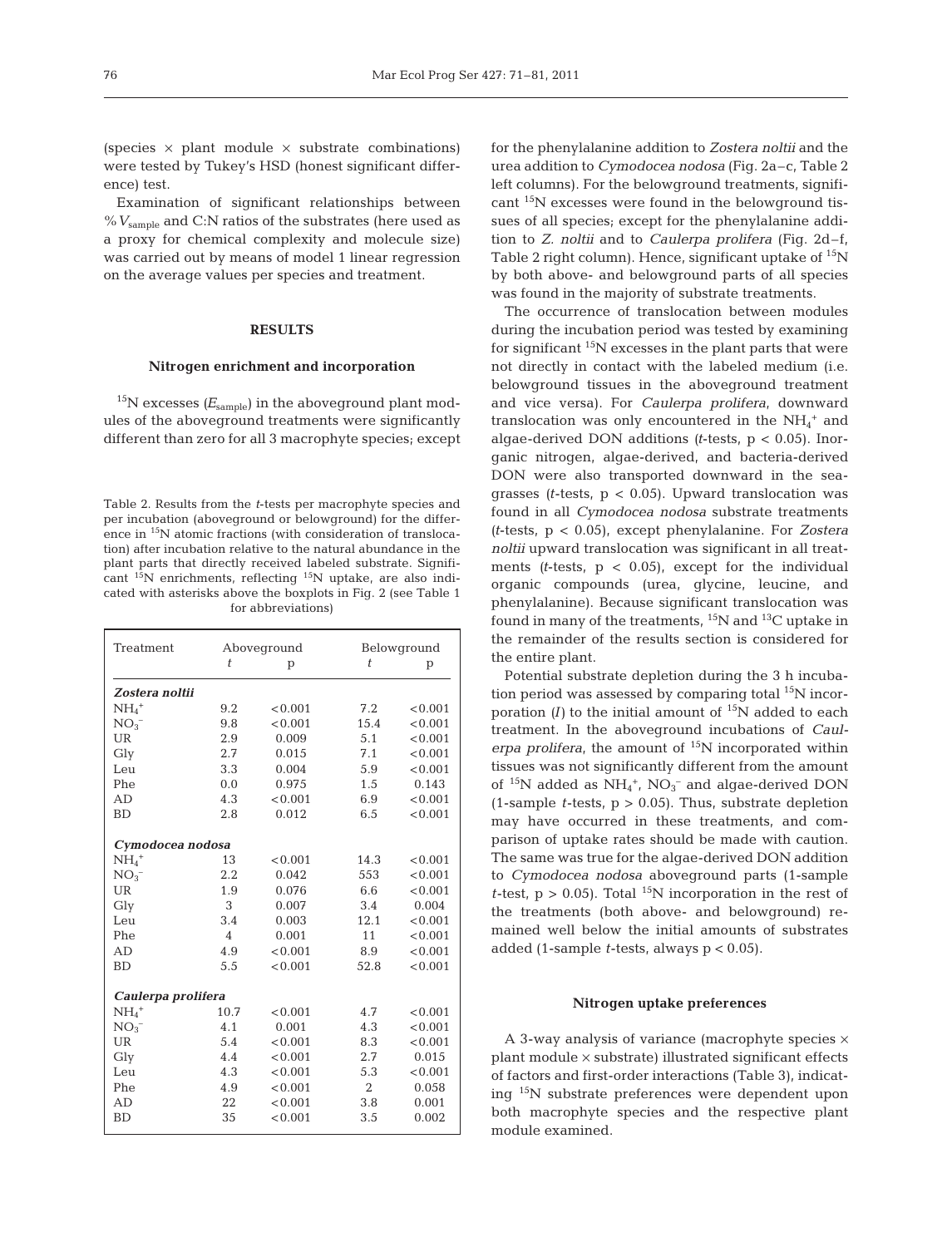Table 3. Analysis of variance table from the 3-factor model with substrate preference as response variable and species, plant module (aboveground vs. belowground) and substrate main effects and all possible interactions

| $df_{denominator}$ : 102                       | $df_{\text{numerator}}$ |     | р       |
|------------------------------------------------|-------------------------|-----|---------|
| <b>Species</b>                                 | 2                       | 3.4 | 0.036   |
| Incubation                                     |                         | 176 | < 0.001 |
| Substrate                                      | 7                       | 56  | < 0.001 |
| $Species \times Incubation$                    | 2                       | 8.4 | < 0.001 |
| $Species \times Substrate$                     | 14                      | 3.3 | < 0.001 |
| Incubation $\times$ Substrate                  | 7                       | 17  | < 0.001 |
| Species $\times$ Incubation $\times$ Substrate | 14                      | 1.0 | 0.49    |

In the aboveground treatments normalized uptake rates (%  $V_{\rm sample}$ ) of NH<sub>4</sub><sup>+</sup> were significantly higher than for all other substrates (Fig. 2a–c; Tukey HSD, always p < 0.05), except for the algae-derived DON additions to *Cymodocea nodosa* and *Caulerpa prolifera*, and the NO3 – addition to *C. prolifera* (although note that substrate depletion was found in these treatments). Normalized uptake rates of algae-derived DON were similar to NO3 – in *Zostera noltii* and *C. prolifera*, and similar to  $NH_4^+$  in *C. nodosa* (Tukey HSD,  $p > 0.05$ ). In the belowground treatments *Z. noltii* exhibited a significantly higher preference for  $NH_4^+$  than for urea, leucine, phenylalanine, and bacteria-derived DON (Tukey HSD, p < 0.05). Algae-derived DON %*V*sample of algae-derived DOM was significantly higher than for urea and phenylalanine in both seagrasses.

Algae-derived DON was always preferred over bacteria-derived DON in the aboveground incubations (Tukey HSD, always  $p < 0.01$ ; Fig. 2a–c). In the belowground treatments a significant difference between algae- and bacteria-derived DON normalized uptake was detected for *Cymodocea nodosa*. (Tukey HSD, p < 0.05). A tendency for higher algae-derived DON uptake existed for *Zostera noltii* (p = 0.07), indicating that a distinction was made between algae- and bacteriaderived DON as a nitrogen source.

The normalized uptake rates of individual organic compounds (urea, glycine, leucine, and phenylalanine) by aboveground tissues were significantly lower than for algae-derived DON and  $NH_4^+$  (Fig. 2a–c; Tukey HSD, always  $p < 0.05$ ; except for the urea addition to *Caulerpa prolifera*. Differences in the normalized uptake between these individual compounds were not always significant, however uptake rates of urea were higher than phenylalanine for *C. prolifera* and *Zostera noltii* (Tukey HSD, p < 0.01), and *Cymodocea nodosa* had a strong tendency towards urea preference (Tukey HSD, p = 0.055). A significant negative linear relationship was found between the C:N ratio of the individual organic compounds and the normalized uptake rates of



Fig. 3. Linear regression of the <sup>15</sup>N substrate preference versus the C:N ratio of the organic substrates urea (C:N ratio = 0.5), glycine (2), leucine (6), and phenylalanine (9), and the coefficient of determination of the regression model

aboveground tissues (Fig. 3), whereas no relationship was found for the belowground modules.

### **Carbon enrichments**

For the treatments where double-labeled  $(^{15}N$  and 13C) substrates were used (algae- and bacteria-derived DOM), it was also possible to assess the potential coupling between  $^{13}$ C and  $^{15}$ N uptake. Generally, the carbon signals were weaker than the corresponding nitrogen signals, and more variable per treatment (Fig. 4). Bacteria-derived DOM treatments received the highest  $^{13}$ C additions and had significant  $^{13}$ C excesses in all cases *(t*-tests, p < 0.001). Additions of urea and phenylalanine to aboveground *Caulerpa prolifera* tissues also resulted in significant  $^{13}$ C enrichment *(t*-tests, p < 0.05). No consistent patterns could be identified be tween carbon and nitrogen isotope excesses, normalized uptake rates, or total incorporation (data not shown).

#### **DISCUSSION**

#### **DON as a nutrient source**

This experiment has illustrated the ability of 3 temperate marine macrophytes to take up nitrogen from both inorganic and organic sources within hours. Aboveground as well as belowground tissues took up organic nitrogen. The specific uptake rates normalized by initial substrate concentrations for DON derived from an axenic diatom culture were comparable to those for  $NH_4^+$ , which is assumed to be the preferred nitrogen source of seagrasses (Romero et al. 2006). This highlights the potential importance of DON as an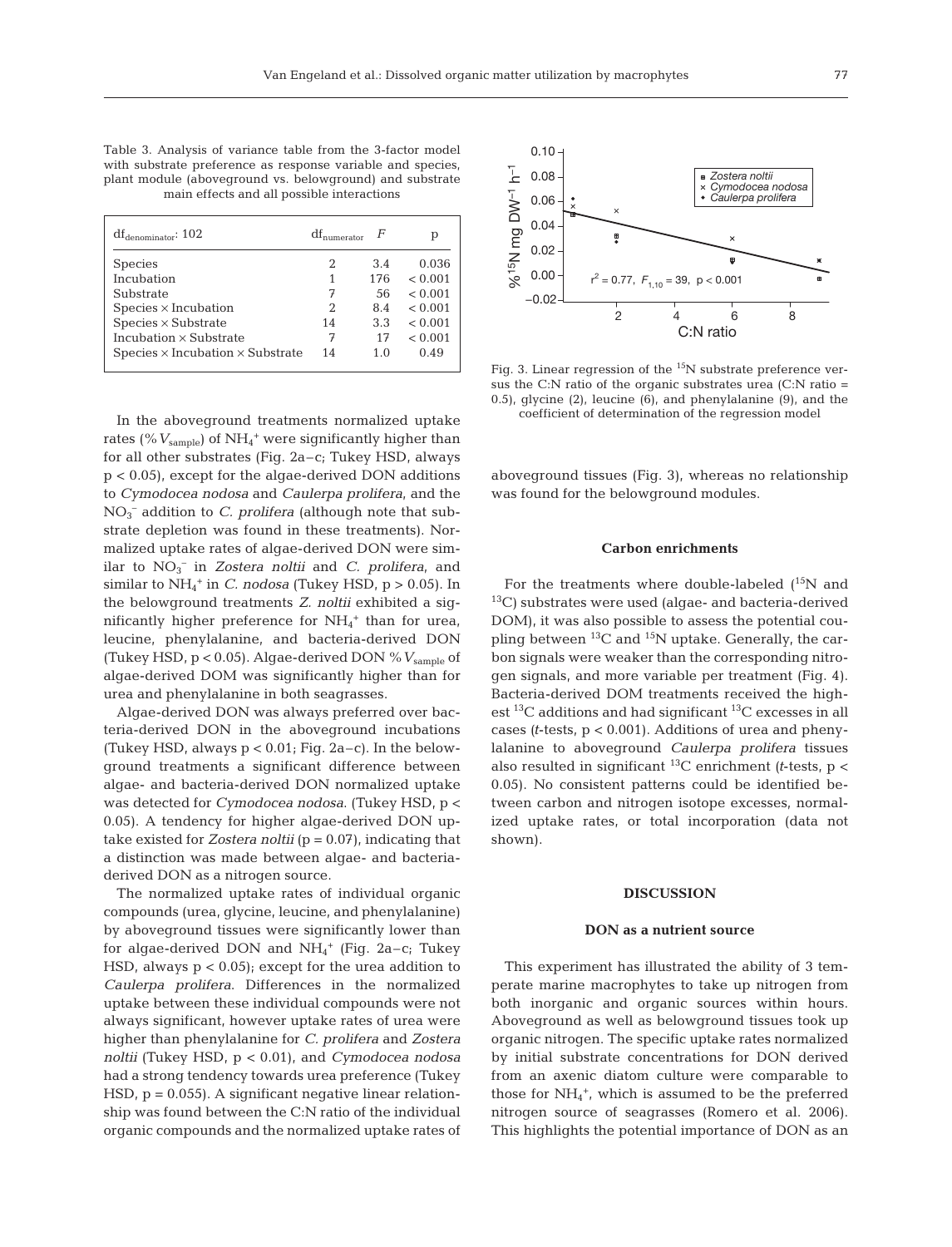immediate source of bioavailable nitrogen. The potential for utilization of detritus-derived nitrogen by seagrasses in oligotrophic systems was previously demonstrated by Evrard et al. (2005) and Barrón et al. (2006). However, in these studies, which were focused on sediment associated processes, incubations lasted be tween 1 to 7 d and, thus both direct uptake of DON and uptake of DIN following remineralization were included. By restricting incubations to 3 h, remineralization is ex pected to be much lower in our experiment. Recently, short-term (~hours) organic nitrogen uptake via both aboveground and belowground tissues was also demonstrated for seagrass species in a tropical oligotrophic system (Vonk et al. 2008). However, to our



Fig. 4. Normalized uptake (%  $V_{\text{sample}}$ ) of <sup>13</sup>C from different substrates (see Table 1 for abbreviations) by the aboveground (left) and belowground tissue (right) of (a, d) *Zostera noltii*, (b, e) *Cymodocea nodosa*, and (c, f) *Caulerpa prolifera* expressed as a percentage of the substrate added per milligram of tissue dry weight and per hour of incubation time ((boxplots show median, interquartile range = box, extremes = whiskers). Translocation was taken into account. in heavy isotope fractions per treatment relative to the natural heavy isotope abundance in the macrophyte tissue are indicated with an asterisk (along the top of the graphs). Note the differences in scales between the different graphs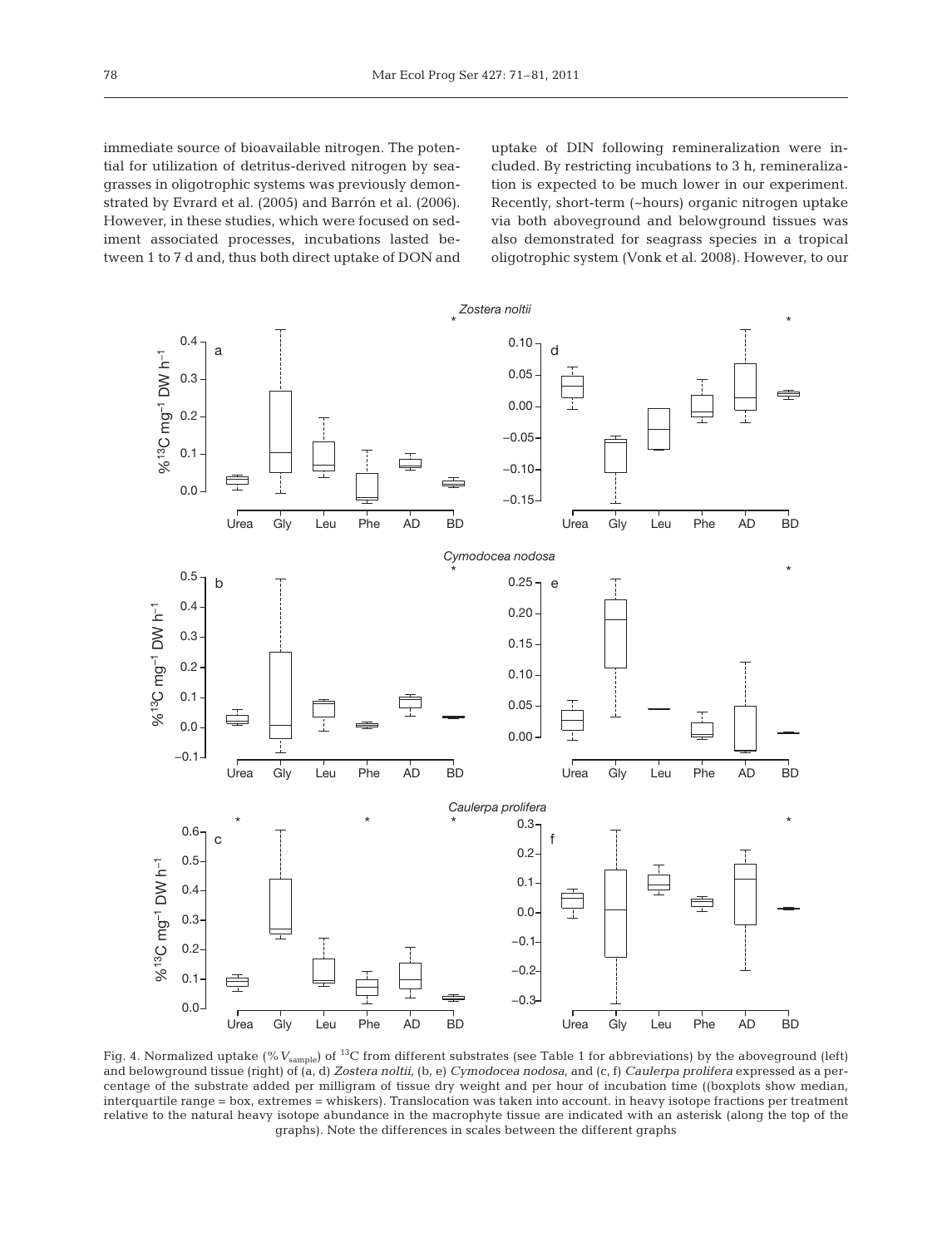knowledge, our study is the first to systematically address short-term organic nitrogen utilization from specific compounds in temperate seagrasses.

Our study shows that, although nitrogen uptake occurred from both inorganic and organic substrates, not all substrates were treated similarly by the macrophytes. Inorganic nitrogen was preferred over individual organic compounds, mainly due to the high preference for ammonium (normalized uptake rates of nitrate were sometimes even lower than those of urea or glycine). Similar patterns were found for tropical seagrasses (Vonk et al. 2008). Ammonium is readily available for incorporation into amino acids, which gives an advantage over other substrates that have to be reduced or split. Indeed, studies on the interactions between ammonium and nitrate uptake in *Zostera noltii* suggest preferential use of ammonium when both substrates are present (Alexandre et al. 2010). Assimilatory nitrate reduction may in many cases still be cheaper than extracellular ammonification, because in the former case enzymes are re-used, and the resulting ammonium (after reduction) is not lost to the same extent as when produced externally.

Each type of small organic substrate was treated differently by the macrophytes. Based on this small set of compounds, there appeared to be a relationship between substrate C:N ratios and uptake by aboveground tissues. Given the absence of significant carbon uptake in many treatments, one would not expect that substrate C:N ratios could play such a direct role. However, a number of other factors are also related to the C:N ratio of the substrates and might provide explanations for this consistent variation in preference; such as chemical structure (Table 1), the relative abundance within organisms and seagrass-dominated systems (Cowie & Hedges 1992, Hansen et al. 2000), and their molar mass. Chemical structure may be important because of its effect on a substrates resistance to enzymatic breakdown (e.g. the increased chemical stability of an aromatic ring), but also because of enzyme substrate-specificity. Based on the decreasing relative abundance of amino acids from glycine to phenylalanine (Table 1; Cowie & Hedges 1992, Hansen et al. 2000), one might hypothesize that enzyme expression may have been fine tuned to make optimal use of what is present in the environment. DON concentration and/or composition are indeed known to influence the activity of specific enzymes (Stepanauskas et al. 1999).

Although we found statistically significant differences between the spectrum of nitrogen sources preferred by the belowground tissues, post-hoc, multiple comparisons of differences between group-means generally failed due to limited statistical power. Nevertheless, our results give some indications that preferences for ammonium, glycine and algae-derived DON were roughly similar and tended to be higher than for the other substrates in the seagrasses. *Caulerpa prolifera* seemed to prefer ammonium and DON (algaederived and bacteria-derived) over other substrates. Although more replication will be needed to validate these patterns, they are in line with the results from Vonk et al. (2008). They also found higher uptake rates by seagrasses for an ammonium and amino acid mixture than for urea and nitrate. They suggested that root-mediated amino acid uptake might give seagrasses a competitive advantage over some macroalgae. Our results indeed seem to indicate that seagrasses roots tend to take up amino acids more easily than *C. prolifera* rhizoids. Overall, the present study supports the idea that, beside microphytobenthos, marine macrophytes are able to directly influence organic nitrogen fluxes from the sediment to the water column via uptake (Nilsson & Sundbäck 1996, Tyler et al. 2003, Linares & Sundbäck 2006)

Algae-derived DON was generally preferred over bacteria-derived DON, irrespective of the macrophyte species. The lower fraction of amino acids in bacteriaderived DON relative to algae-derived DON (see 'Materials and methods: Preparation of algae- and bacteria-derived DOM') may explain this preference, since it implies that other compounds, which may be more resistant to breakdown, are more abundant. These findings are in line with the observation that bacterial DON comprises a substantial fraction of the refractory part of oceanic DOM (McCarthy et al. 1998, 2004), although their study was mainly concerned with autotrophic cyanobacteria and much larger time scales. Our findings are thus in good agreement with the dependence of DON reactivity on DON composition and origin, found for other ecosystems (Ziegler & Benner 1999, Seitzinger et al. 2002, McCallister et al. 2006), and in phytoplankton cultures (Pete et al. 2010). Thus, DON may play a role in community composition (e.g. seasonal succession patterns), just as other nutrients and their relative abundances do (e.g.  $NH_4^+$ : $NO_3^-$ , N:P ratios, DIN/DON; Berg et al. 2003).

# **Do macrophytes take up DON directly or only after remineralization to DIN?**

This study has revealed an uptake of nitrogen, but not carbon, originating from various organic substrates in a matter of hours. These results contrast those found for other macrophytes by Harrison et al. (2007) and Mozdzer et al. (2010), who found relationships be tween carbon and nitrogen uptake of amino acids related to their C:N ratios. Previous research on organic carbon uptake in phytoplankton showed that this process and its coupling with organic nitrogen uptake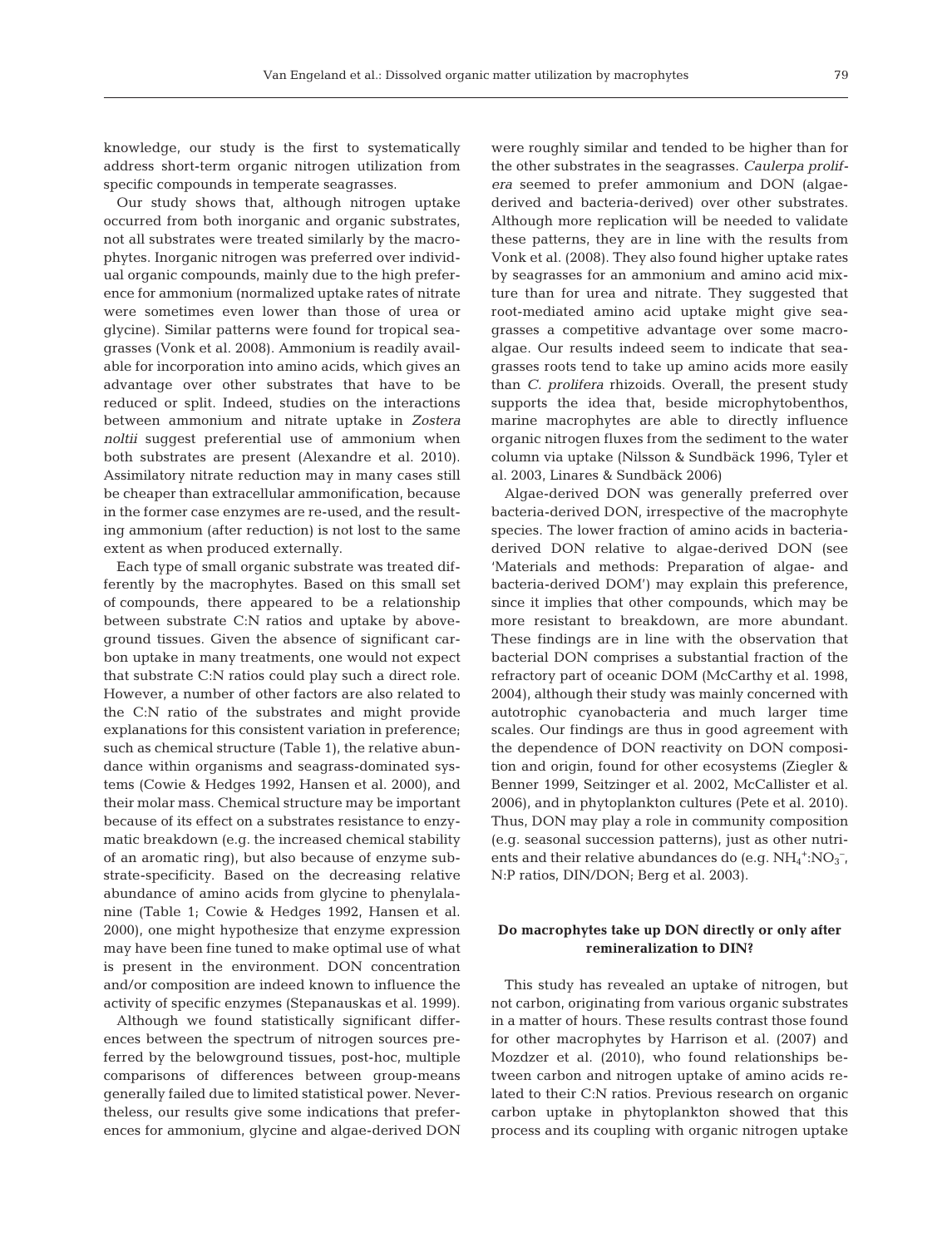strongly vary with species and substrates, and throughout the season (Mulholland et al. 2004, Andersson et al. 2006). In principle the absence of clear  ${}^{13}C$ enrichment means that in our experiment either the nitrogen alone entered the plants, or the carbon was lost via breakdown of the substrates within the plant and subsequent carbon exudation. The uptake of nitrogen only requires degradation of the DOM by exoenzymes or cell-surface associated enzymes, and a subsequent transport of the smaller degradation products. The remaining carbon in the medium would be lost in a large background pool of DIC, or as carbon-rich organic matter. However, the fact that no relationship between carbon and nitrogen uptake was detected in our study, may also be due to the high carbon background in the macrophytes, which basically results in a low signal-to-noise ratio (von Felten et al. 2008).

The differences in the substrate preference between distinctions were made by either the plants themselves or by associated bacteria. Seagrasses may indeed have specific bacterial communities attached to their root surfaces (Jensen et al. 2007). Although *Caulerpa prolifera* effectively repels epiphytes by the production of prokaryotes have been shown to provide nitrogen to *Caulerpa taxifolia* (Chisholm et al. 1996). However, this was via fixation of dinitrogen that was transported process organic compounds within the tissue/cells, these compounds obviously have to be taken up or produced by the plant itself. We duly note however that macrophyte–bacteria interactions are highly species-Goecke F, Labes A, Wiese J, Imhoff JF (2010) Chemical inter-➤ specific and not well understood (Goecke et al. 2010), and thus it is not clear to what extent bacteria influenced our results. Nevertheless, even with the removal of epiphytes, phytoplankton and a part of the bacterial community, macrophytes are able to take up nitrogen from an organic origin practically immediately. A complex pool of DON can, therefore, supply nitrogen in quantities similar to or larger than inorganic pools, at close-to-ambient concentrations in temperate seagrass-dominated systems. Accordingly, DON should be included in future studies on nitrogen dynamics within seagrass systems.

*Acknowledgements.* This research was supported by the regional government of Andalusia project FUNDIV (P07- RNM-2516), the Spanish Project CTM2008-00012/MAR, a European Reintegration Grant (MERG-CT-2007-205675), a travel grant from Schure-Beijerinck-Popping Fund (SBP/ JK/2007-32) and the Netherlands Organization for Scientific Research. Thanks to Fidel Echevarrìa Navas (Director of CACYTMAR) for granting us access to facilities, and to Bas Koutstaal for helping with sample processing. We also thank the anonymous reviewers for their valuable comments which significantly improved this manuscript.

#### LITERATURE CITED

- ► Alexandre A, Silva J, Santos R (2010) Inorganic nitrogen uptake and related enzymatic activity in the seagrass *Zostera noltii.* PSZN I: Mar Ecol 31:539–545
- Andersson MGI, Van Rijswijk P, Middelburg JJ (2006) Uptake ➤of dissolved inorganic nitrogen, urea and amino acids in the Scheldt estuary: comparison of organic carbon and nitrogen uptake. Aquat Microb Ecol 44:303–315
- ► Barrón C, Middelburg JJ, Duarte CM (2006) Phytoplankton trapped within seagrass (*Posidonia oceanica*) sediments are a nitrogen source: an in situ isotope labeling experiment. Limnol Oceanogr 51:1648–1653
- ► Berg GM, Balode M, Purina I, Bekere S, Bechemin C, Maestrini S (2003) Plankton community composition in relation to availability and uptake of oxidized and reduced nitrogen. Aquat Microb Ecol 30:263–274
- ► Bird KT, Johnson JR, Jewett-Smith J (1998) In vitro culture of the seagrass *Halophila decipiens.* Aquat Bot 60:377–387
	- Bronk DA (2002) Dynamics of DON. In: Hansell DA, Carlson CA (eds) Biogeochemistry of marine dissolved organic matter. Academic Press, San Diego, CA, p 153–247
- species and between plant parts implies that consistent > Bronk DA, See JH, Bradley P, Killberg L (2007) DON as a source of bioavailable nitrogen for phytoplankton. Biogeosciences 4:283–296
	- ▶ Bulthuis DA, Axelrad DM, Mickelson MJ (1992) Growth of the seagrass *Heterozostera tasmanica* limited by nitrogen in Port Phillip Bay, Australia. Mar Ecol Prog Ser 89: 269–275
- caulerpenine (Paul & Fenical 1987), endosymbiotic Chisholm JRM, Dauga C, Ageron E, Grimont PAD, Jaubert ➤ JM (1996) 'Roots' in mixotrophic algae. Nature 381:382
	- Cowie GL, Hedges JI (1992). Sources and reactivities of amino acid in a coastal marine environment. Limnol Oceanogr 37:703–724
- by diffusion. Provided that endosymbionts can only  $\triangleright$  Evrard V, Kiswara W, Bouma TJ, Middelburg JJ (2005) Nutrient dynamics of seagrass ecosystems: 15N evidence for the importance of particulate organic matter and root systems. Mar Ecol Prog Ser 295:49–55
	- Fry B (2006) Stable isotope ecology. Springer, New York, NY
	- action between marine macroalgae and bacteria. Mar Ecol Prog Ser 409:267–300
	- Hansen HP, Koroleff F (1999) Determination of nutrients. In: Grasshoff K, Kremling K, Ehrhardt M (eds) Methods of seawater analysis, 3rd edn. Wiley-VCH, Weinheim, p 159–229
	- ► Hansen JW, Udy JW, Perry CJ, Dennison WC, Lomstein BA (2000) Effect of the seagrass *Zostera capricorni* on sediment microbial processes. Mar Ecol Prog Ser 199:83–96
	- ► Harrison KA, Bol R, Bardgett RD (2007) Preferences for different nitrogen forms by coexisting plant species and soil microbes. Ecology 88:989–999
	- Jensen SI, Kühl M, Priemé A (2007) Different bacterial commu-➤ nities associated with the roots and bulk sediment of the seagrass *Zostera marina.* FEMS Microbiol Ecol 62: 108–117
	- ► Kirchman D, K'Nees E, Hodson R (1985) Leucine incorporation and its potential as a measure of protein-synthesis by bacteria in natural aquatic systems. Appl Environ Microbiol 49:599–607
	- ► Linares F, Sundbäck K (2006) Uptake of dissolved free amino acids (DFAA) by microphytobenthic communities. Aquat Microb Ecol 42:175–186
	- ▶ McCallister SL, Bauer JE, Canuel EA (2006) Bioreactivity of estuarine dissolved organic matter: a combined geochemical and microbiological approach. Limnol Oceanogr 51: 94–100
	- ▶ McCarthy MD, Hedges JI, Benner R (1998) Major bacterial